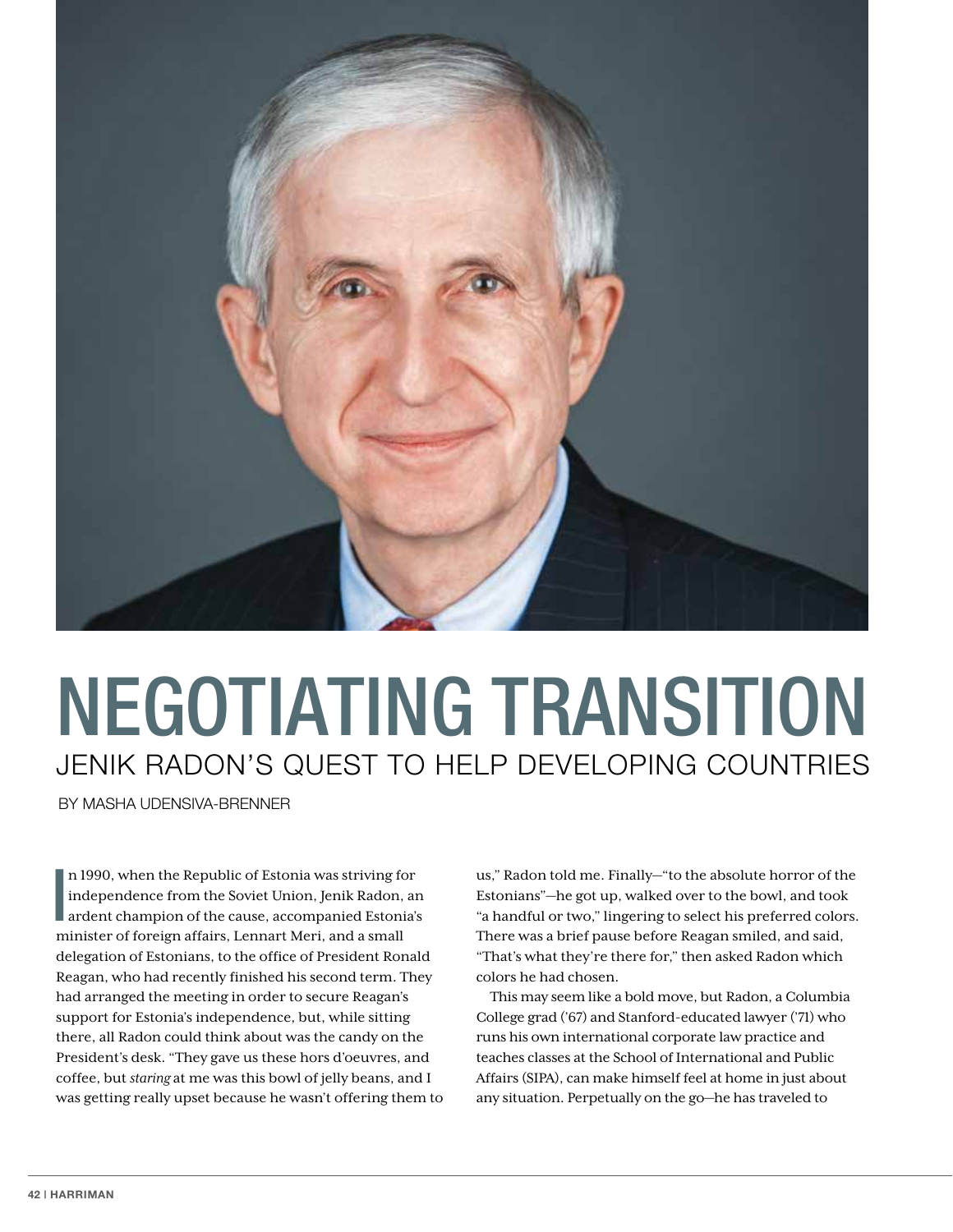105 of the world's 195 countries, and lectured and worked in about sixty of them—Radon possesses boundless, somewhat childlike, idealism and enthusiasm for life, as well as interminable energy and desire to make the world a better place. He is notorious for going above and beyond for his students (he won SIPA's "Top Five" teaching award twice in the past six years and has been invited to more than seventy-five student weddings across the globe, only missing two, due to extenuating circumstances). And he is also devoted to his clients, representing them on matters of international corporate law and policies and agreements relating to the extractive, a.k.a. energy and mining industry. But what's perhaps most striking about Radon's career is his dedication to the nation-building process in developing countries: He cofounded the Afghanistan Relief Committee to restore Afghan independence after the Soviet invasion; coauthored investment, privatization, and corporate laws for Poland, Estonia, and Georgia; and drafted the interim (2006) peace constitution of Nepal, which helped restore order to a civil war–ravaged nation, granted citizenship to millions of stateless people in the Terai region, and ensured that all voices in this multiethnic nation were heard. It is not unusual to catch Radon, a slender, gray-haired man in prominent, round glasses, rapidly wheeling a suitcase across the lobby of the International Affairs building, joking with any number of acquaintances he might pass while rushing from the airport to class (or from class to the airport). Students are often perplexed by his constant comings and goings—by receiving an e-mail from him signed "Cheers from Namibia" one day and seeing him at the head of their seminar table the next. "Who is he, *really*?" they wonder. "And what does he *do*?"

Radon has known what he wanted to do since he was an eight-year-old enrolled in a New York City Catholic school. One day a nun told him that he had to "merit heaven" and that the older he got, the more sins he would accumulate, to which the young Radon replied by asking the nun why he shouldn't just commit suicide so he could get to heaven before committing too many sins. She responded that suicide was a sin itself.

"I didn't quite follow the logic," Radon told me, reclining in a leather chair in his office, his antique wooden desk piled with papers and his laptop plastered with stickers. "So I started thinking a lot about why we are here and came up with a very simple thought: I just want to leave the world a little bit better than I found it and make people

*From that point on, he possessed a fervent hatred for communism and an undying curiosity about international affairs.*

smile when I'm gone." He spent hours reading a book on 100 professions, ranging from fireman to doctor, before deciding that law would give him the tools to improve the world. He hasn't doubted his decision since.

Radon was born in Berlin, Germany, in the aftermath of World War II. After the Berlin Blockade of 1948, his father, a dealer of German porcelain, saw no future in Europe and applied for entry to the United States. Admission was granted in 1951, when Radon was five. The family left Europe and settled first on Manhattan's East Side, where they opened a lamp and chandelier business, and then in the Bronx.

At the time, Radon's mother, from Germany's Baltic region, had a brother in communist-controlled East Germany. The brother sent letters, but by the time they arrived in New York, communist censors always blacked out the majority of the text, leaving only a nonsensical string of words on the page. Radon's mother would read them and cry. Bearing witness to her anguish, Radon developed misgivings about the communist system. Then in 1956 he watched on television as Soviet tanks rolled into Budapest to stop the anticommunist Hungarian Revolution. Though he couldn't understand the complexity of the event, he grasped its injustice, incessantly asking his parents for explanations. From that point on, he possessed a fervent hatred for communism and an undying curiosity about international affairs.

In the summer of 1966, after his junior year at Columbia, Radon traveled abroad for the first time since leaving Germany. The National Science Foundation–sponsored anthropological research excursion to an arid Catholic pilgrimage town called Bom Jesus da Lapa, in Bahia, Brazil, had little to do with his academic interests—he was an economics major on a prelaw track, taking advantage of the opportunity to see South America—but it unleashed an insatiable desire to see new places. By the time he enrolled in Stanford Law School in 1968, he had visited more than thirty countries.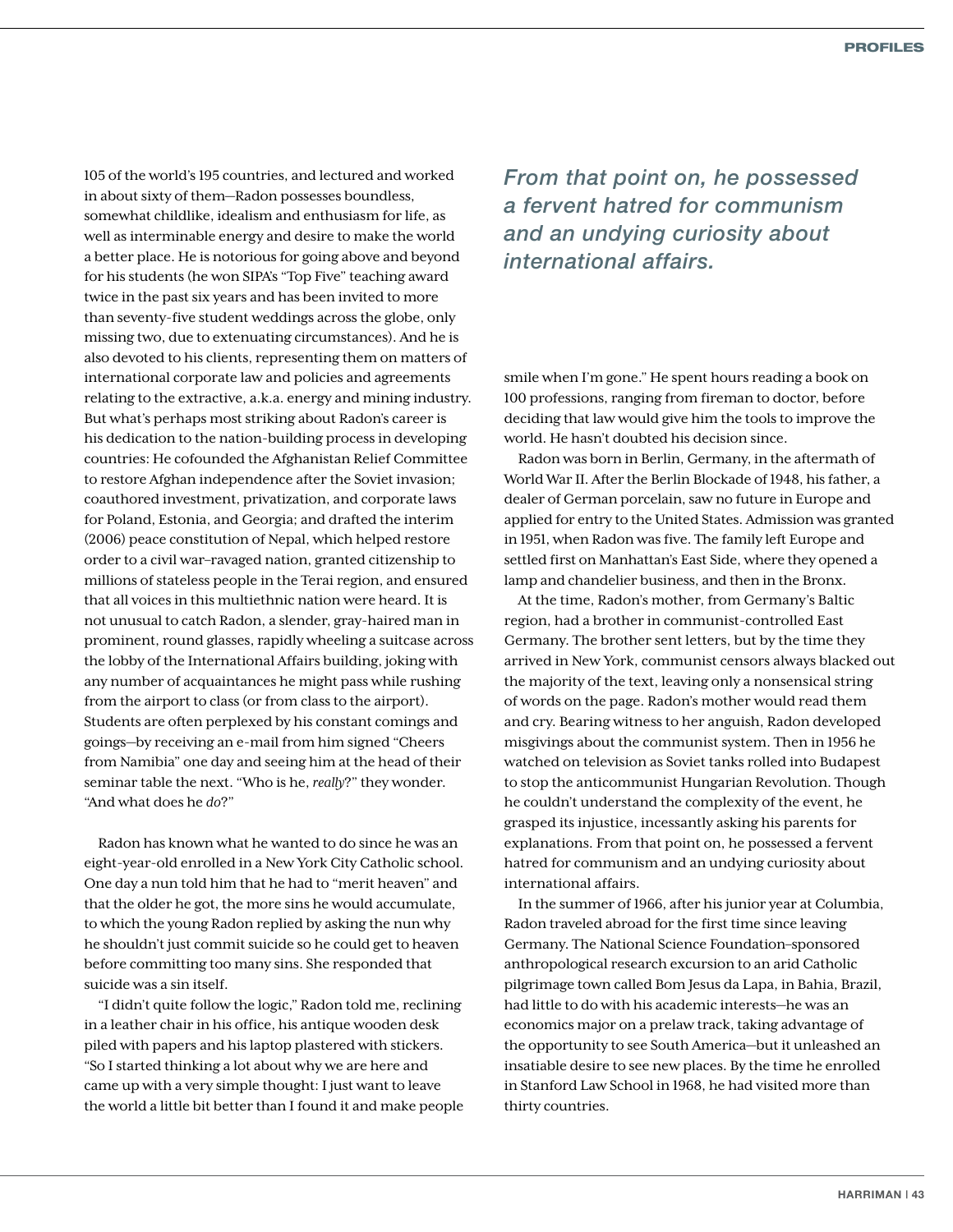

*From top to bottom:* Radon with his daughter Kaara on the Bridge Climb in Sydney, Australia; Radon flanked by Dr. Guo Xiaoke, Tsinghua International Center for Communication Studies (left), and President Ram Baran Yadav of Nepal (right) in the office of the Nepalese president, Kathmandu, Nepal, 2011; Radon with Estonian president Toomas Hendrik Ilves after receiving the Order of the Cross of Terra Mariana from him at the Tallinn Award Ceremony on February 23, 2016

At the start of his second year as a law student and fresh from a trip to Japan, Radon went to an impromptu dormroom party dressed in a summer Japanese kimono, ready to bore everyone with talk of the Japanese economy. He ended up meeting Heidi Duerbeck, a fellow German immigrant one year behind him. They married three days before Radon graduated, and celebrated with a three-month honeymoon around the world.

Radon had always wanted to pursue international development (he had studied it at Berkeley after graduating from Columbia), but law school had convinced him that he would first need to work in the field in order to learn the tools of the trade. "I'm a big believer in the apprenticeships of the Gilded Age," he says. After returning from his honeymoon, he began a decadelong stint working for large corporate firms on matters ranging from real estate to financings and corporate trusts, where he learned the intricacies of deal making and contract drafting. Believing that to become a good lawyer one has to "go through boot camp," he now laments the transformation large U.S. law firms have undergone since the 1980s, when hedge funds and mergers and acquisitions began taking a very prominent role in the field. "Law used to be a profession," he says. "You were a counselor, an adviser. Now it has become a business, and young lawyers feel that they are just a cog in a wheel."

Though he works, technically speaking, in the private sector, Radon considers himself a public interest lawyer; international public interest work, which he funds in part with proceeds from his corporate clients, comprises a substantial portion of his practice. His involvement in the public sphere began in 1980, in the wake of the Soviet invasion of Afghanistan. One day Radon received a flyer in the mail targeting the 100 or so U.S. subscribers to *Afghanistan* magazine, a cultural publication from Austria, asking for volunteers to help organize a relief committee. Fond of Afghanistan and its people since researching there as a graduate student, he agreed to participate and became a founder. He used his legal expertise to set up the legal framework of the Afghanistan Relief Committee, an NGO providing assistance to Afghan refugees and anticommunist freedom fighters, and effectively became the organization's executive director.

Around that time a chance encounter at a barbecue landed him an invitation to an academic conference in the mountains of southern Poland, where he presented a paper on Polish joint ventures. Shortly thereafter the U.S. Chamber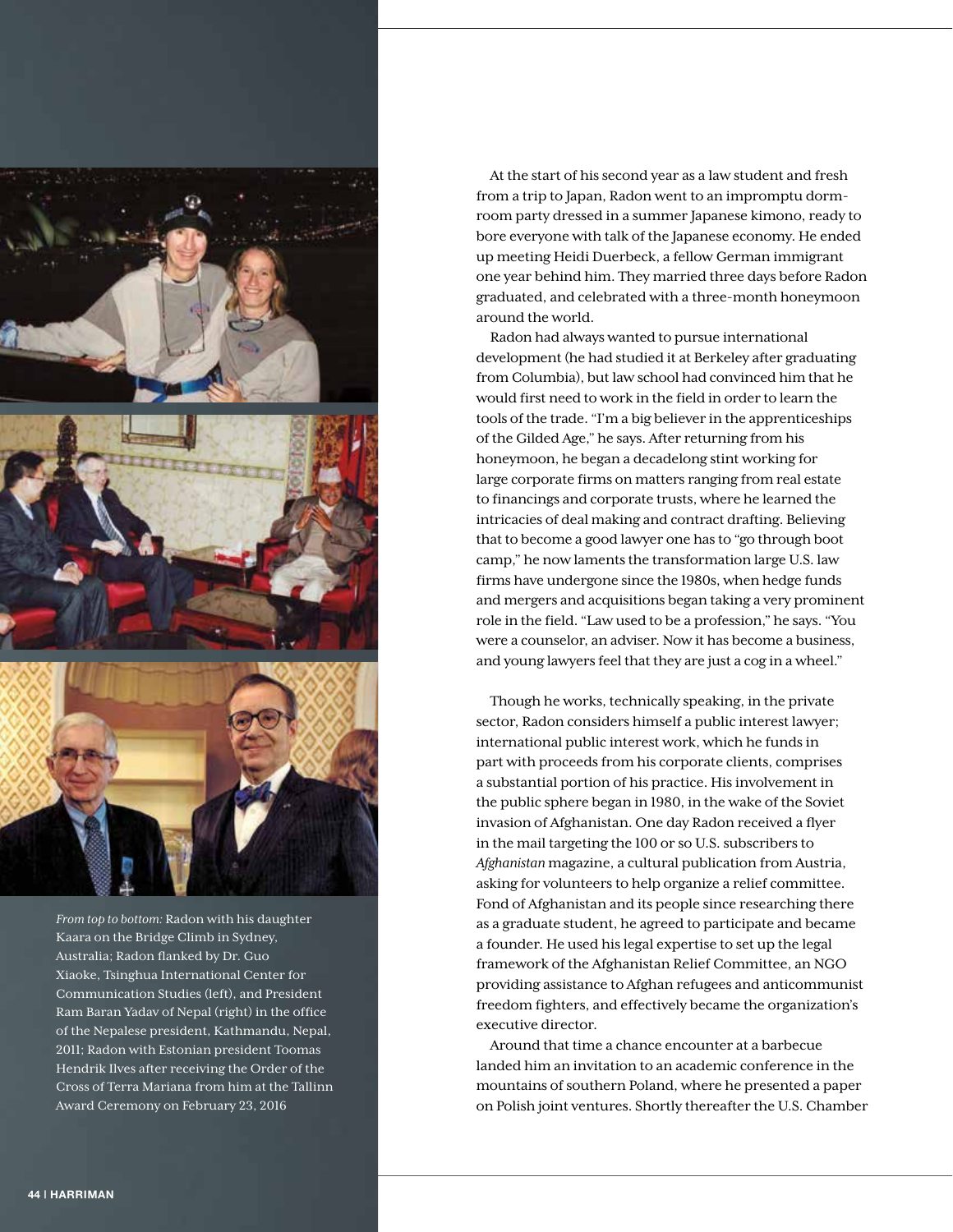of Commerce asked him to present the U.S. government position on the same topic at a roundtable in DC. When Radon asked the chamber to send him its position, he was surprised to receive a shortened, uncredited version of his own paper (he had no idea how they got it). At the roundtable, he caught the attention of a Polish official, who asked him to advise the Polish reform government. He agreed, but soon the Polish military put the country under martial law, and Radon's work was put on hold. When the situation liberalized a few years later, he revived his efforts. He delivered lectures to Polish institutions (often being the first Western foreigner to do so) and became the principle drafter of Poland's foreign investment law.

By this point, Radon had his own corporate practice, which he operated out of his home office, the first floor of his Upper West Side brownstone, and which supported his pro bono endeavors. But it wasn't until 1988 that he felt the disparate pieces of his career falling into place. One day he received an invitation from a Soviet reformer

*The USSR had liberalized under Gorbachev, and Estonia had just sown the seeds for its independence movement.*

familiar with Radon's lectures in Poland to deliver a keynote address in Estonia on joint ventures in the Soviet Union. It was an exhilarating time to be in the Baltics. The USSR had liberalized under Gorbachev, and Estonia, along with the other Baltic republics, had just sown the seeds for its independence movement. Motivated, among other things, by his passionate anticommunist sentiment, Radon wanted to help, and he set off for the conference ready to engage and assist the movement however he could.

He took to Estonians, he says, "like a fish takes to water." And, as an adviser throughout the country's struggle for independence, he identified and connected with many of the country's future leaders. One figure he worked closely with during this period is the now prominent politician and academic Marju Lauristin, founder and leader of the

country's first independence movement, the Popular Front of Estonia. Lauristin, who is still close to Radon, told me that Radon was one of the few Westerners to believe that Estonian independence was possible and that his faith in the movement was invaluable to its success. "He instilled confidence in us that things would go the way we wanted, that we could do whatever we wanted to do."

During the late '80s and early '90s, Radon became the first foreigner to receive the Medal of Distinction from the Estonian Chamber of Commerce; founded the American Chamber of Commerce in Estonia; reclaimed the premises of Estonia's U.S. Embassy, becoming the first person since the 1940 Soviet invasion of Estonia to officially raise the U.S. flag there; and guided the process of Estonia's privatization, coauthoring its foreign investment, mortgage/pledge, privatization, and corporate laws.

He also facilitated athletic and academic exchanges between U.S. and Estonian students. At the time his daughter, Kaara (CC '95), was on the high school basketball team at the Dalton School in New York; the first exchange, which took place in the summer of '88, only months after his initial visit to Estonia, occurred between Dalton and School 21 in Tallinn. He told me, "the concept that soft skills like sports are a good way to break the ice and build up personal relations had always struck a nerve in me." The program, inspired by the historic ping-pong diplomacy between the United States and China, lasted three years and was the first privately sponsored high school student exchange program between the U.S. and the Soviet Union. "It was pretty impossible for Estonian students to study abroad at the time," says Lauristin. "I'm not sure what artistry Jenik used to arrange it."

Kristel Hunt (CC '94 and P&S '98), an Estonian student, participated in the program in November 1989 (she watched the fall of the Berlin Wall from the other side of the Iron Curtain). During that trip Radon convinced her to apply to Columbia. "I hadn't been planning anything like that," Hunt, who currently teaches medicine at Mount Sinai and practices gastroenterology and hepatology at the Bronx VA Medical Center, told me over the phone. But, Radon, who had become a mentor, egged her on, and, before she knew it, she was going to Moscow to take the SATs and to Helsinki for the TOEFL. She became the first Soviet-born Estonian to attend Columbia.

Throughout the early- to mid-'90s, Radon would facilitate the application, acceptance, and full financial support of sixteen students from Estonia and the USSR to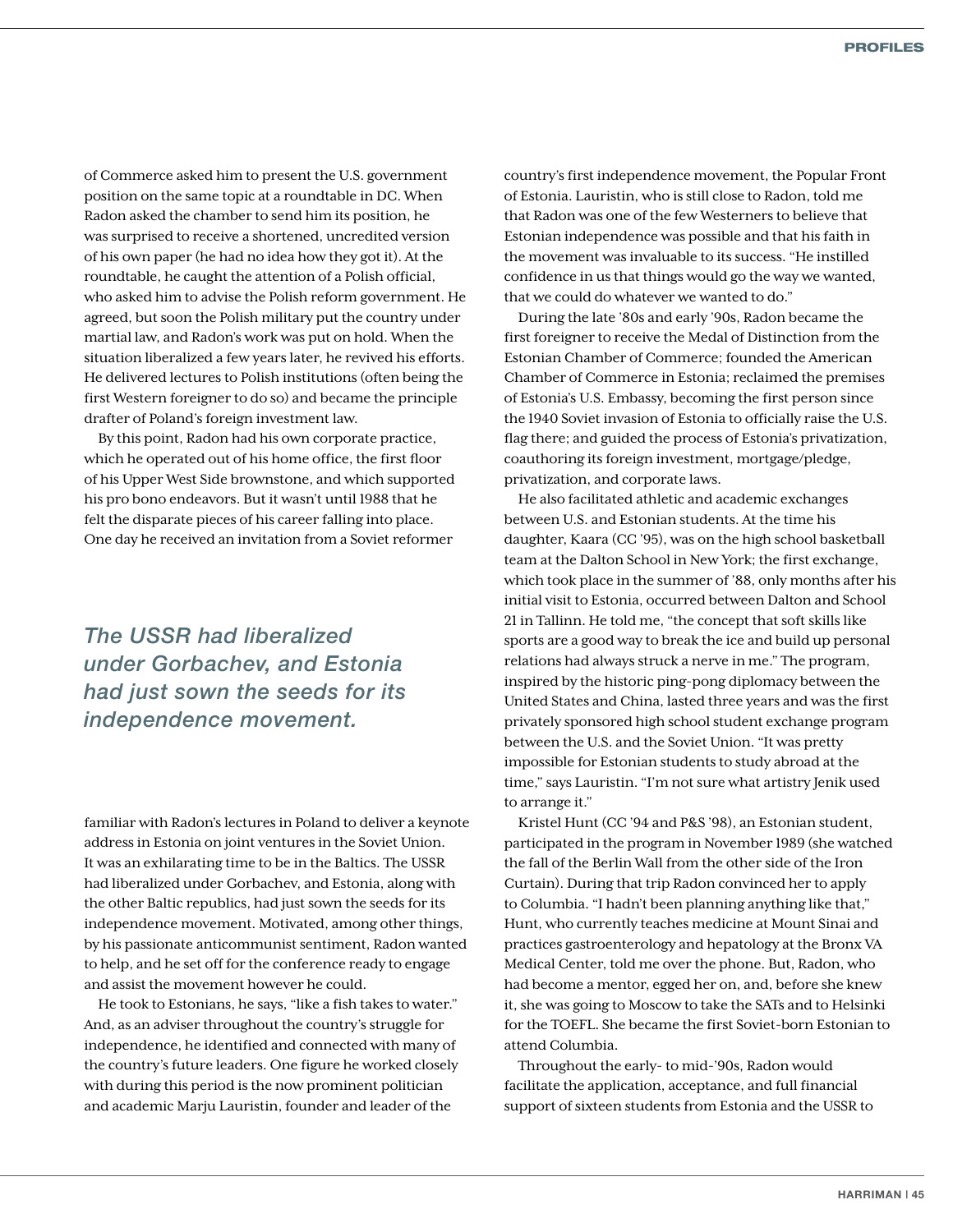

Radon at the PCCB (Prevention and Combating of Corruption Bureau) of Tanzania with Edward Hoseah, chair of PCCB (*right*), and Brad Demon, Columbia LL.M., in Dar es Salaam, Tanzania, 2015

universities in the United States—all of whom had his full emotional support (and access to his home) throughout the experience. He also founded, in 1990, Columbia's Eesti Fellowship, the first public service internship program allowing U.S. students to work in the USSR. As a result, more than 100 U.S. students, selected personally by Radon through a rigorous interview process, worked in Estonia at organizations ranging from hospitals to governmental ministries. (Since then, the program has been expanded to include Cambodia, Ecuador, Georgia, Kenya, Malawi, Nepal, and Uganda; and many of its participants have won Rhodes, Fulbright, Marshall, and other prestigious fellowships.)

In February 2016, on the eve of the Republic of Estonia's ninety-eighth anniversary, Radon was personally awarded a national decoration (the Order of the Cross of Terra Mariana) by President Toomas Hendrik Ilves, for his support of Estonian students and education. "Getting enough people to obtain a decent liberal arts education is the best way to guarantee the maintenance of a democratic society," Ilves (CC '76) told me in New York last September. "And Jenik, who is always full of ideas and persistence, brought over many Estonians to study in the U.S."

For Radon, his early efforts in Estonia marked the beginning of an exciting and fulfilling professional future. "There," he wrote of Estonia in an inspirational essay for

Stanford Law School's Job Placement Office, "my dreams became my life."

And Estonia, the least corrupt and most prosperous of all post-Soviet republics, came to be regarded as a success story. "In typical Jenik fashion, once we started to develop on our own, he didn't expect any rewards and just moved on to other countries," recalled Lauristin. "He is very keen on making the world a better place."

In 1995, in his capacity as a civil law expert, Radon started advising the Georgian government on various ministerial issues. At the time Georgia was considering its prospects as an oil producer and undergoing oil and gas exploration negotiations with energy companies. Though Radon knew little about production-sharing agreements, he agreed to advise on the matter, hiring a British attorney to help him navigate the new territory. "I basically gave him all the money I earned so I could learn about oil and gas," Radon told me. "It was an expensive education." The more agreements he examined, the less he liked what he saw. "The terms were unconscionable," he told me. "Georgia would be taking the brunt of the risk while the companies earned all the money." The Georgian government appreciated his honesty and determination and hired Radon when it needed a consultant to negotiate the terms of the Baku-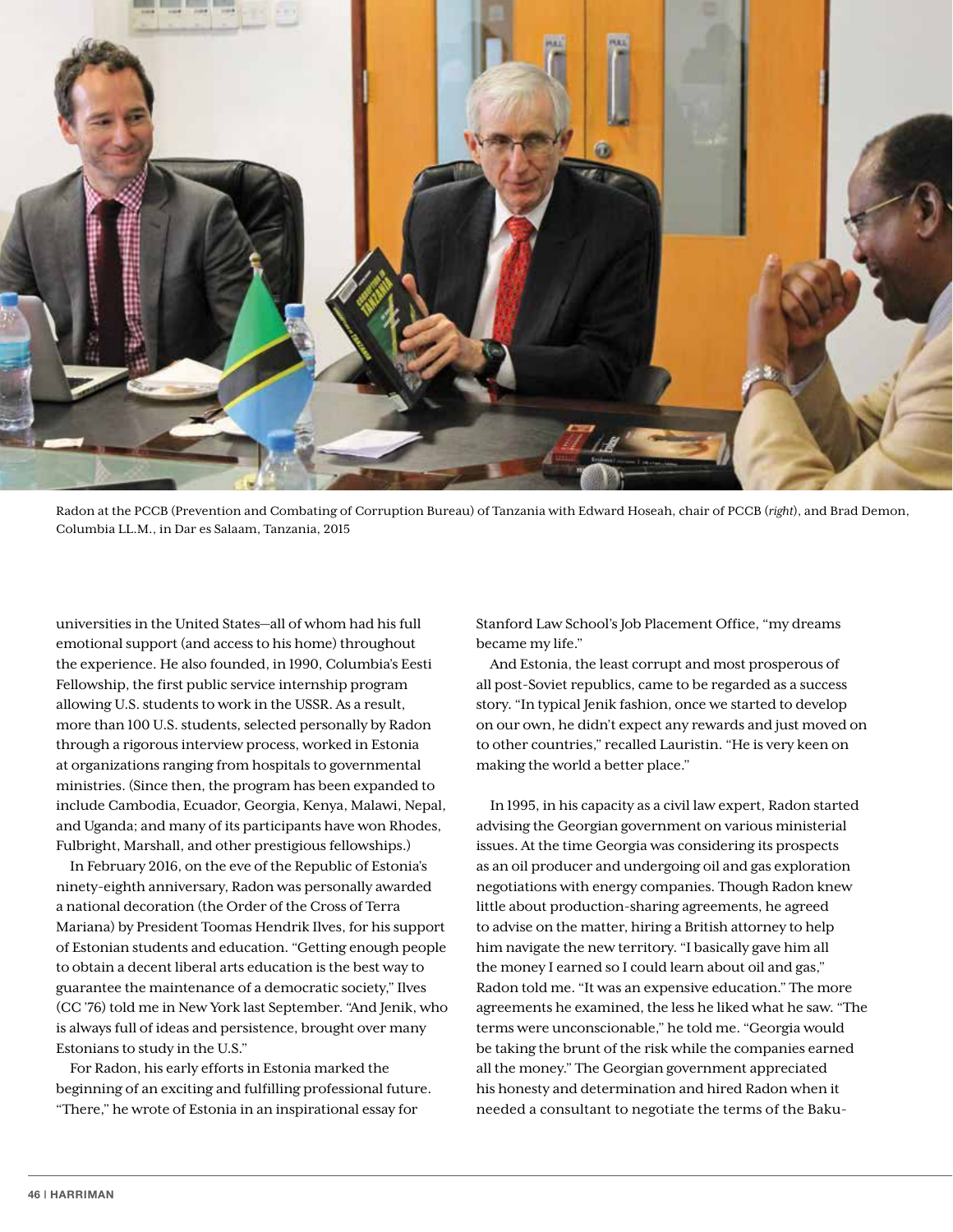

*From left to right*: Radon with former president Ronald Reagan; Lennart Meri, then foreign minister, later president of Estonia; Anu Part, member of the Chamber of Commerce of Estonia; and Jaak Treiman, honorary consul of Estonia in Los Angeles, in Reagan's California office, 1990

Tbilisi-Ceyhan Pipeline (BTC), a 1,099-mile-long crude oil pipeline stretching from Azerbaijan to Turkey.

"This was a crucial time for Georgia," Zurab Gumberidze, Georgia's ambassador to Azerbaijan throughout the BTC negotiations, explained via e-mail. At the time, the newly independent country was struggling to build its foreign policy, develop its economy, and strengthen its internal institutions. Negotiating its role as a transit nation for the pipeline would "show the world that Georgia was capable of building, on its territory, the shortest, most economically viable, and politically reliable energy transit corridor."

The process took years. Then in September 1999 Radon's wife, Heidi, passed away. He was devastated. "I not only lost my wife, but my best friend, my partner, and soul mate," he told me. It was during this period that the Georgian government asked Radon to come to Georgia for the negotiations. "There was no way I could do it," he recalled. "I was not mentally there."

But the agreement had to be signed by mid-November. The Georgian government delayed the negotiations by three weeks, until Radon felt ready. Then he found himself on a plane to Georgia to begin the arduous process of representing the country's interests before

some of the world's leading international oil companies (including British Petroleum [BP] and Statoil) and Azerbaijan's national oil company, SOCAR.

"We were negotiating with companies represented by law firms with vast resources and experience," Gumberidze wrote. "He very frequently outperformed" the lawyers and economists he was dealing with. "As I remember, he barely slept, leading talks during the day and preparing for the next day's sessions at night."

Ambassador Tedo Japaridze, currently a member of the Georgian parliament and chairman of the Foreign Relations Committee, met Radon during the negotiation process. "I said, 'Who is this guy? He's so disciplined, he must be German,'" he told me over the phone. Japaridze credits Radon with helping Georgia define its strategic function as a transit country in the region. The pipeline, said Japaridze, is a key reason why Russia did not move farther into Georgia during the 2008 war. "We were freshmen in these negotiations, and Jenik played an immense role, making us take our time and pore over every detail. There is no way to imagine we would have accomplished what we accomplished without him." For Radon's contribution, President Eduard Shevardnadze gave Radon the Order of Honor, Georgia's highest civilian award.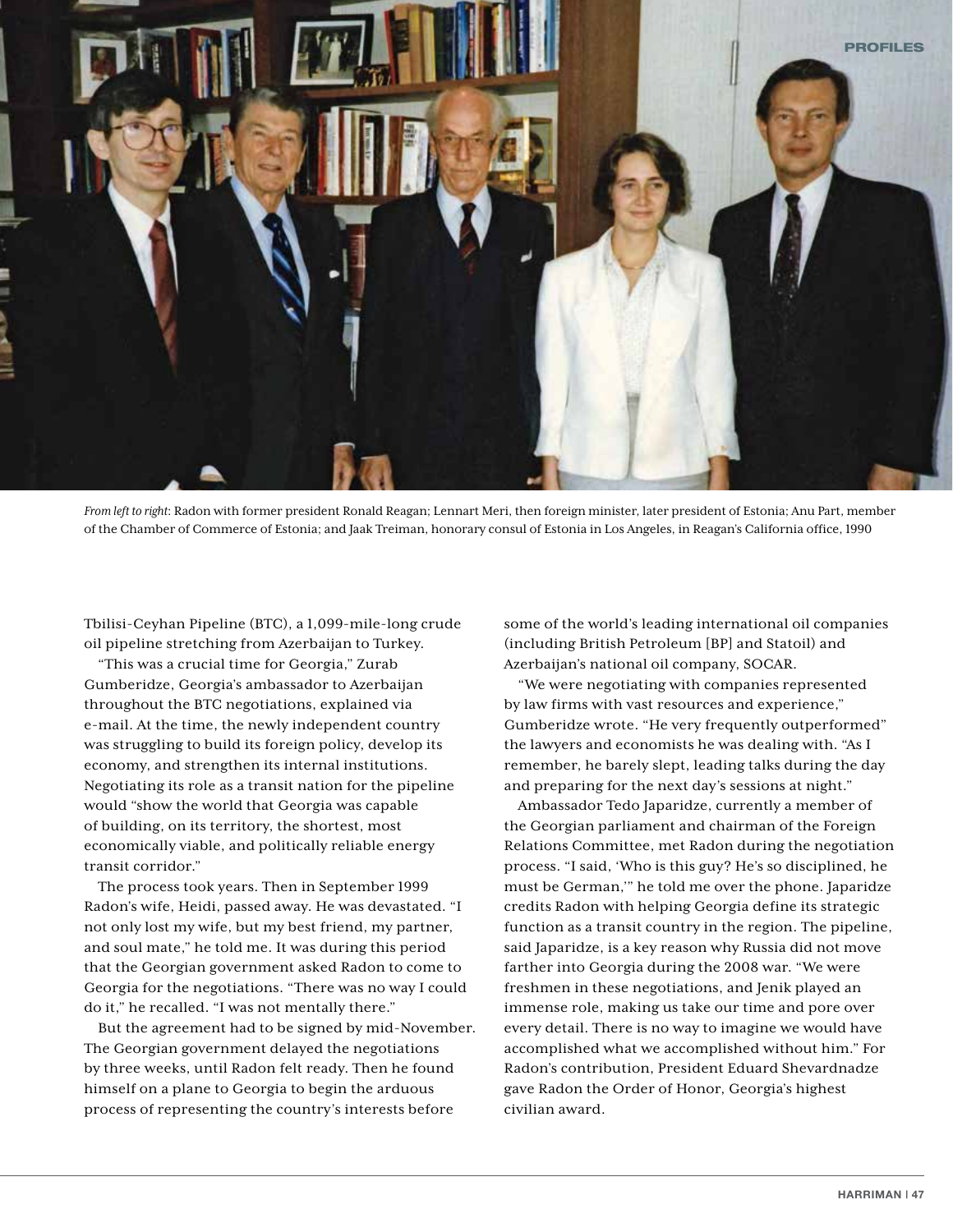

Radon's modus operandi for working in developing countries is that as an expert you must fully engage with the country you are advising. "It's always easier to do the work yourself, but you're trying to transmit knowledge; you have to work with people as they learn. And you cannot just leave when you think your work is done; you have to keep coming back," he said.

Radon started teaching—first at Stanford's law and business schools, then at SIPA—the year after Heidi passed away. And he applies the same principles to his students as he does to the countries he works with. He has been known to stay up nights helping students with grad school admissions essays, guiding them about their future. "He will spend hours upon hours counseling undergraduates and graduates on where to move forward in life," Chris Glaros (CC '96), an Eesti program alum, told me. "He got me to think critically about myself and the future."

For Radon, critical thinking is a fundamental element of any process, whether it is writing a grad school essay, crafting a law, or negotiating the terms of a contract. "You have to try to anticipate the problems before they

become problems," he told me in the lobby of the SIPA building in early October, right before teaching a class on the Panama Papers, which focuses on corruption and the hidden ownership of tax haven companies. "We always have

heroes, white knights, and they are the people resolving the problems after they come up. Shouldn't the hero be the guy who identifies the potential problems and prevents them before they occur?"

Identifying problems before they occur is one of Radon's greatest strengths, says his close friend David Graubert, a fellow lawyer and Stanford graduate who was his housemate in Palo Alto in the years after Heidi's death. "One thing I always thought was remarkable about him was that he came up with issues and things that were ahead of their time in terms of concerns," Graubert told me. "Something would become a popular issue, I'd read articles about it, and I'd say, 'Gee, that's something that Jenik was dealing with ten years ago.'"

It was precisely with the intent of solving problems before they became problems that Radon founded a conference on Eurasian pipelines at the Harriman Institute in 2006. Every April the conference brought together experts and practitioners who discussed, and tried to resolve, pertinent energy issues in the region. But due to the crisis in Ukraine it has been on hiatus since 2014. "When the atmosphere is so politically charged, people start losing the ability to be rational and discussions become fruitless," Radon told me.

When we got to his Panama Papers class, which Radon coteaches with journalist and longtime friend Anya